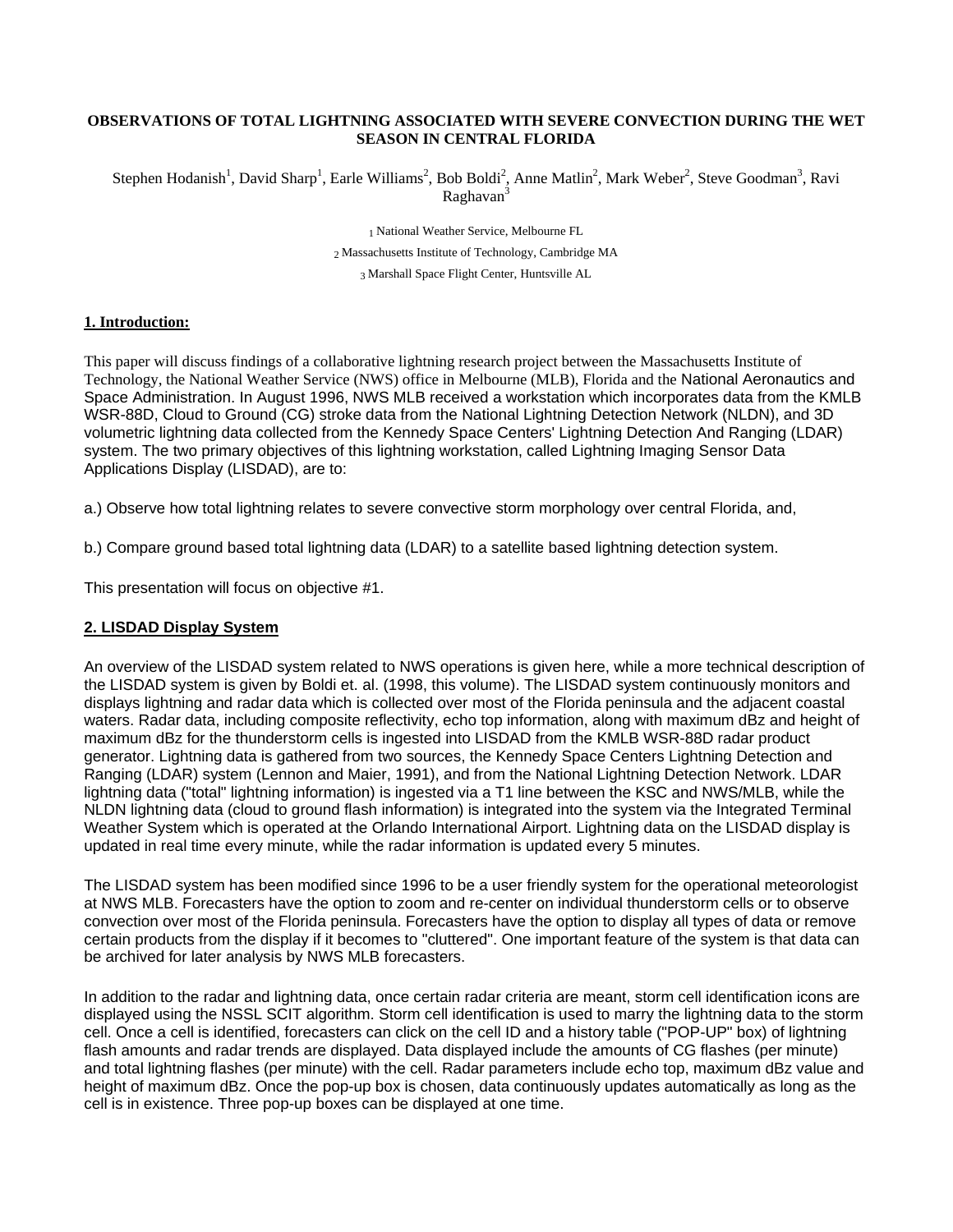### **3. Data Analysis**

This paper will discuss findings of wet season severe convection which occurred over east central Florida during the months of July and August, 1997. Severe storm discernment using LISDAD data during the cool season is discussed in papers by Williams et. al. (1998, this volume), Goodman et. al. (1998, this volume) and Hodanish et. al. (1998, this volume).

July 1997 was a proficient severe weather month over east central Florida. According to Storm Reports (NOAA 1997), 16 of 31 days in the month had severe weather (hail >= 0.75", wind damage or tornado) reported over the region. Of the 16 days, LISDAD was operational 11 of the days. A total of 17 severe storms were analyzed, as many of the days had more than one severe weather event. Unlike July, severe weather during August was infrequent, and only 1 severe weather case was documented with LISDAD. Table 1 list the time and location of the 18 severe storm cases documented by the LISDAD system.

In order to observe if any unique total lightning signatures can be identified with the severe thunderstorms listed in Table 1, total lightning data was examined with each severe cell prior to the reports of severe weather.

| Storm #<br>Date |         | Svr Wx type | Time of | Location (county) |
|-----------------|---------|-------------|---------|-------------------|
|                 |         |             | SVR WX  |                   |
| 1               | July 1  | Hail        | 20:45   | Martin            |
| $\overline{2}$  | July 5  | Wind        | 17:21   | Okeechobee        |
| 3               | July 6  | Wind/Hail   | 20:11   | Okeechobee        |
| 4               | July 7  | Wind/Hail   | 23:35   | Volusia           |
| 5               | July 8  | Hail        | 19:48   | Osceola           |
| 6               | July 8  | Wind        | 20:35   | Orange            |
| $\overline{7}$  | July 8  | Wind        | 21:30   | Osceola           |
| 8               | July 9  | Wind        | 19:24   | <b>Brevard</b>    |
| 9               | July 9  | Hail        | 21:43   | <b>Brevard</b>    |
| 10              | July 11 | Hail        | 17:40   | <b>Brevard</b>    |
| 11              | July 11 | Tornado     | 17:58   | Osceola           |
| 12              | July 11 | Wind/Hail   | 19:25   | <b>Brevard</b>    |
| 13              | July 12 | Wind/Hail   | 21:30   | Orange            |
| 14              | July 15 | Hail        | 20:58   | Seminole          |
| 15              | July 25 | Wind        | 23:15   | Volusia           |
| 16              | July 29 | Wind/Hail   | 21:24   | Orange            |
| 17              | July 31 | Hail        | 20:35   | Seminole          |
| 18              | Aug 23  | Wind        | 20:30   | Volusia           |
|                 |         |             |         |                   |

#### **TABLE 1**

#### **4. Findings**

One of the key findings of this study is that the majority of the severe storms showed a rapid increase in total lightning (or "lightning jump") prior to the onset of severe weather. Of the 18 cases examined in Table 1, only 4 did not indicate significant rise in total lightning. Of these 4 cases, one of the storms was likely out of operational range of the LDAR (total lightning) system (storm 1), while for the other three cases the storms might not have been severe by definition, especially storm 8, in which "minor wind damage" occurred to a mobile home.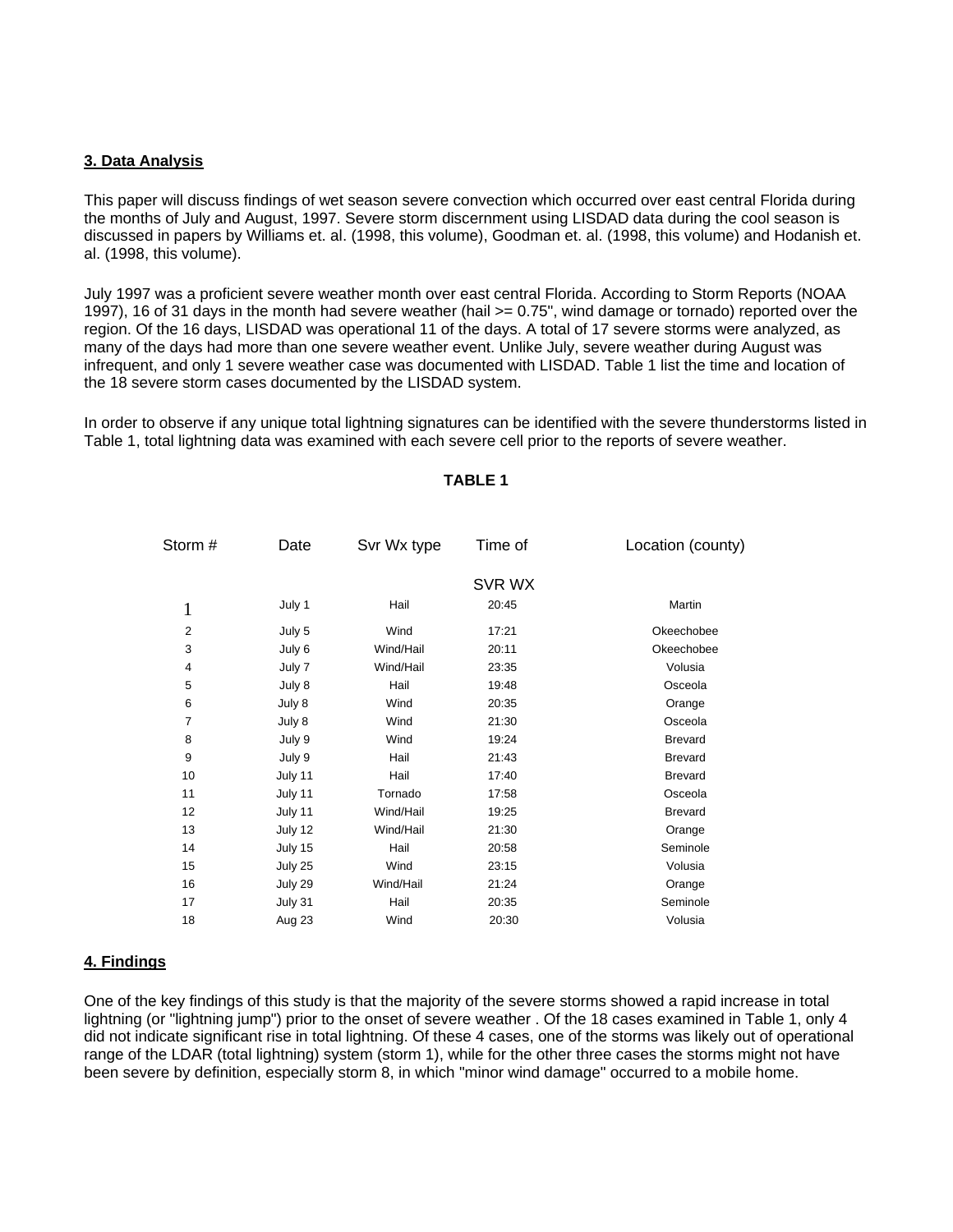In this paper, a lightning jump is defined as: "An increase in *total* lightning over a time period of at least 2 minutes, in which the total flash rate increases at least 50 flashes during the entire lightning jump time period. The end of the jump occurs when 2 consecutive one minute flash rates are less than, or equal to, the prior 1 minute flash rate". Figure 1 shows an example of a "lightning jump".





| Date                   | Time<br><b>LTG</b><br>Jump<br>Began: | Total<br><b>LTG</b><br>value<br>@ T1 | Time<br><b>LTG</b><br>Jump<br>Ended: | Total<br><b>LTG</b><br>value<br>@ T2 | Time<br>Warning<br>Issued<br>(WT) | Svr WX<br>Reported<br>(Svr T) | <b>Total LTG</b><br>@ time of<br>Svr WX $(+/-)$<br>10 minutes) | <b>Total LTG</b><br>Difference<br>$(T2-T1)$ | Delta T<br>$(T2 - T1)$ | <b>WT</b> minus<br><b>Total LTG</b><br>@T2 | Svr T<br>minus<br><b>Total LTG</b><br>@T2 |
|------------------------|--------------------------------------|--------------------------------------|--------------------------------------|--------------------------------------|-----------------------------------|-------------------------------|----------------------------------------------------------------|---------------------------------------------|------------------------|--------------------------------------------|-------------------------------------------|
|                        | (T1)                                 | (FPM)                                | (T2)                                 | (FPM)                                | (UTC)                             | (UTC)                         | (FPM)                                                          | (FPM)                                       | (minutes)              | (minutes)                                  | (minutes)                                 |
|                        | (UTC)                                |                                      | (UTC)                                |                                      |                                   |                               |                                                                |                                             |                        |                                            |                                           |
| July<br>5              | 17:05                                | 30                                   | 17:13                                | 160                                  | 17:11                             | 17:30                         | 160                                                            | 130                                         | 8                      | $-2$                                       | $+17$                                     |
| July<br>6              | 19:38                                | 110                                  | 19:45                                | 210                                  | 20:01                             | 20:11                         | 200                                                            | 100                                         | $\overline{7}$         | $+16$                                      | $+26$                                     |
| July<br>$\overline{7}$ | 22:03                                | 75                                   | 22:10                                | 260                                  | 22:53                             | 23:35                         | 500                                                            | 185                                         | $\overline{7}$         | $+43$                                      | $+85$                                     |
| July<br>8              | &&                                   |                                      |                                      |                                      | 19:37                             | 19:48                         | 200                                                            |                                             |                        |                                            |                                           |
| July<br>8              | 20:05                                | 40                                   | 20:10                                | 140                                  | 20:25                             | 20:35                         | 160                                                            | 100                                         | 5                      | $+15$                                      | $+25$                                     |
| July<br>8              | 21:20                                | $\mathbf 0$                          | 21:31                                | 100                                  | No warn                           | 21:30                         | 120                                                            | 100                                         | 11                     | n/a                                        | $-1$                                      |
| July<br>9              | 20:53                                | 25                                   | 20:59                                | 135                                  | 21:09                             | 21:43                         | 325                                                            | 110                                         | 6                      | $+10$                                      | $+44$                                     |
| July<br>11             | 17:29                                | 10                                   | 17:31                                | 100                                  | 17:44                             | 17:58                         | 160                                                            | 90                                          | $\overline{2}$         | $+13$                                      | $+27$                                     |
| July<br>11             | 18:07                                | 20                                   | 18:15                                | 130                                  | 18:20                             | 19:25                         | 450                                                            | 110                                         | 8                      | $+5$                                       | $+70$                                     |
| July<br>12             | 21:07                                | 80                                   | 21:13                                | 180                                  | 21:20                             | 21:30                         | 200                                                            | 100                                         | 6                      | $+7$                                       | $+17$                                     |
| July<br>15             | 21:01                                | 60                                   | 21:04                                | 140                                  | No warn                           | 20:58                         | 140                                                            | 120                                         | 3                      | n/a                                        | -6                                        |
| July<br>25             | 22:55                                | 80                                   | 22:58                                | 290                                  | 23:03                             | 23:15                         | 550                                                            | 210                                         | 3                      | $+5$                                       | $+17$                                     |

# **TABLE 2**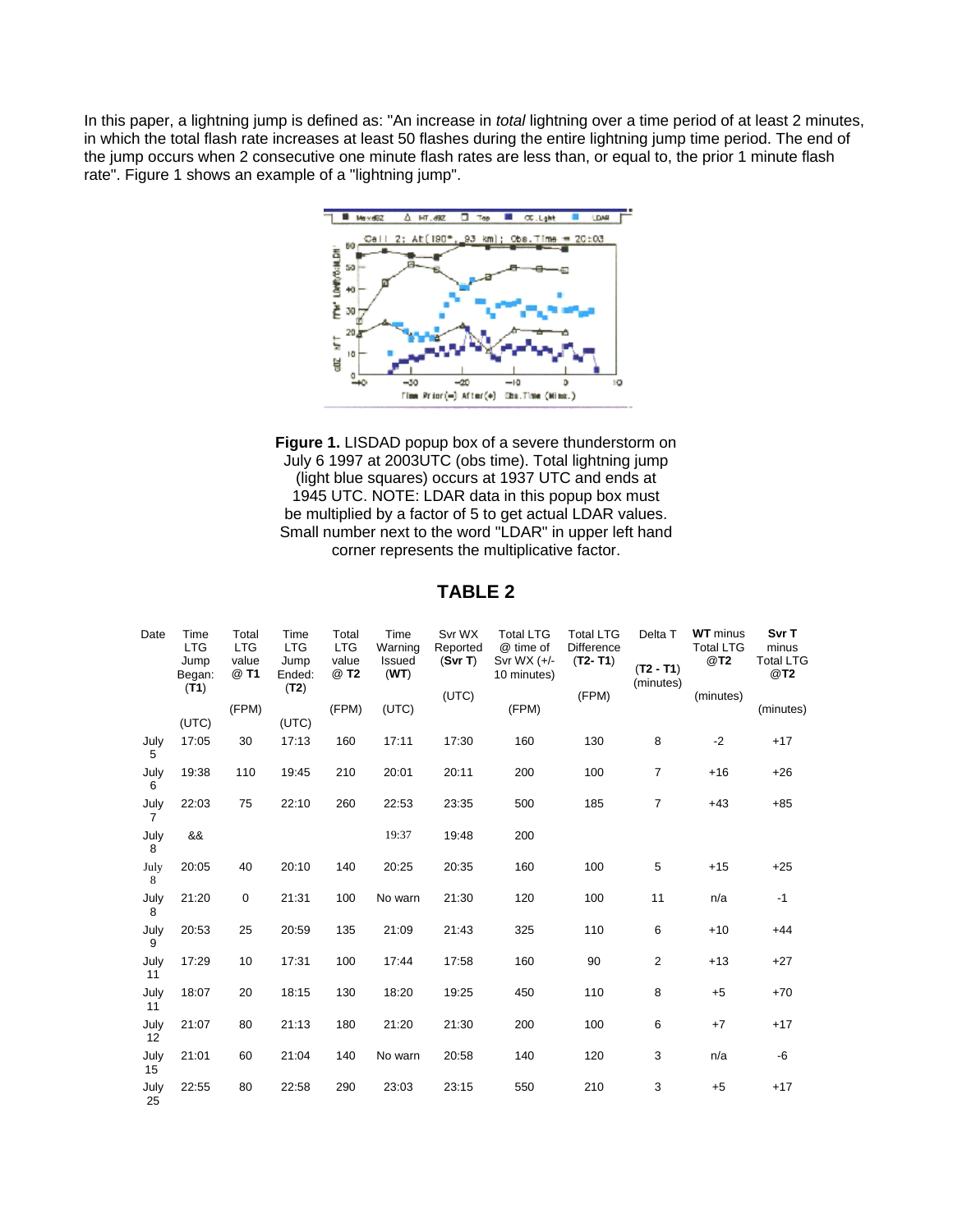| July<br>-29 |                    |    |     | 21:10  125  21:12  275  21:14  21:24  275 |     |     | 150 2                | $+2$ | $+12$ |
|-------------|--------------------|----|-----|-------------------------------------------|-----|-----|----------------------|------|-------|
| July<br>31  |                    |    |     | 20:15 75 20:19 225 20:26 20:35            | 300 |     | $150 \t\t 4 \t\t +7$ |      | +16   |
| Aug<br>23   | 20:16 60 20:35 300 |    |     | No warn 20:30                             | 300 | 240 | 19                   | n/a  | - 5   |
| Ave         |                    | 56 | 189 |                                           | 269 | 135 | 6.5                  | 11   | 24.5  |

&& - This storm had a high flash rate at the time of severe weather, but the LISDAD machine was turned on too late to catch any possible "lightning jumps".

Analysis of the storms which produced lightning jumps (Table 2) indicate that the average total flash rate prior to the onset of the lightning jump was 56 Flashes Per Minute (FPM), increasing to 189 FPM after the jump was completed. Flash rates typically increased at a rate of 20 flashes per minute over a 6 to 7 minute time period. Interestingly, it was found that cells which lasted over a relative long period of time (~45 minutes), typically had multiple lightning jumps (Fig 2). These long lived cells were usually associated with boundaries, such as the sea breeze front. For this study however, we will only focus on the lightning jump which occurred prior to the first report of severe weather.



Figure 2. Example of a thunderstorm displaying multiple lightning jumps.

Table 2 also indicates the average time between the end of the flash rate increase and the time of reported severe weather was 24.5 minutes. This value however, is believed to be exaggerated. The reason for this is twofold. The first is due to the problems inherent with the verification process, that is; damage report "time" is typically the time of when emergency officials receive the report of severe weather, and not necessarily the time of the actual event (especially for "minor" severe weather events, such as dime size hail or a few trees down). This time inconsistency becomes apparent when reviewing storm cell data on the WSR-88D. Quite a few times the storm had already cleared the region when compared to the "official" report time of severe weather. The second reason is due to population distribution across the peninsula of Florida. Many areas in east central Florida are sparsely populated. A storm might be severe for tens of minutes, but won't be reported as "severe" until the severe weather effects a weather spotter (or a recording weather sensing device such as ASOS).

Total lightning flash rates for the severe cells around the time of severe weather were found to be quite high. Examination of the total lightning flash rates +/- 10 minutes to the report of severe weather indicated values ranged between 120 to 550 flashes *per minute*! The storms which had the higher flash rates were storms which persisted along boundaries or developed when the east coast and west coast sea breeze boundaries collided. One of these cells which interacted with a boundary had total lightning flash rates in excess of 300 FPM for over 1.5 hours (fig. 3)! These boundary interacting storms typically produced numerous severe weather reports.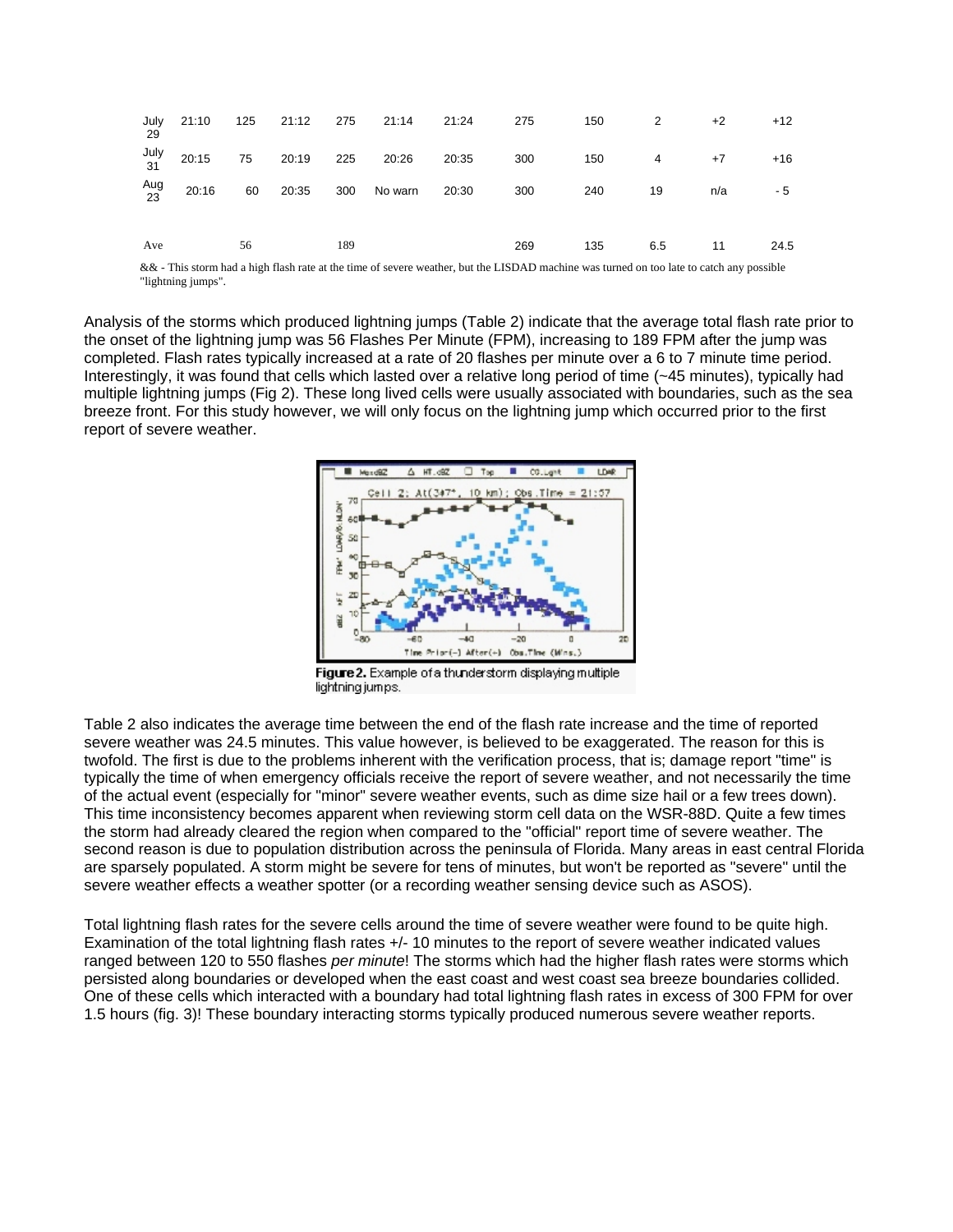

**Figure 3.** Example of a thunderstorm displaying flash rates in excess of 300 FPM for more than 1.5 hours

If total lightning data is ever to be an asset to the warning process, then there must be a signal in the lightning data that will tip off the forecaster that the cell is intensifying, and possibly becoming severe. It is believed that the lightning jump discussed above is the signal that the radar warning meteorologist is looking for. Comparing the end time of the flash rate increase (T2) in Table 2 to the time the warning was issued for the storm (WT), it was found that the lightning jump, on average, had ended 11 minutes prior to the warning being issued. Comparing the time difference between the beginning of the jump (T1) and the time the warning was issued (WT) found a lead time of 17 minutes. It is hypothesized if careful monitoring of total lightning data, once a lightning jump is detected, the warning meteorologist could get a 5 to 8 minute additional lead time on pulse severe storm warnings. Although this paper is NOT recommending lightning data be used solely for warning purposes, it can give a 'heads up" to the warning meteorologist that a storm is intensifying rapidly. One other important consideration is that the lightning data is updated in real time every *one minute*, while the 88D takes 5 minutes to complete a volume scan. If the forecaster monitors total lightning data and notices a rapid increase in lightning activity, then he/she can begin preparing the warning *before* the radar indicates the storm has reached severe criteria.

#### **5. Conclusions and Future Research**

Total lightning data, using the LISDAD system, was found to show rapid changes ("lightning jump") prior to storms becoming severe during the wet season across east central Florida. Average one minute flash rates increased from 56 FPM prior to the lightning jump to 189 FPM after the jump was completed. The rapid increase was found to last an average of 6.5 minutes. During the time of severe weather, flash rates ranged between 120 and 550 FPM. It is believed that these unique signals, used in conjunction with the WSR-88D can assist the forecaster in severe storm discernment, and possibly increase the lead time in wet season summer convection over the state of Florida.

This study only examined storms which were known to be severe. During Summer 1998, we plan on analyzing all storms which have flash rates in excess of 100 FPM, and to compare these storms to all NWS MLB warning products and storm reports. By analyzing the storms which have high flash rates, we hope to get a better understanding of the relationship of total lightning activity and severe convective storm morphology.